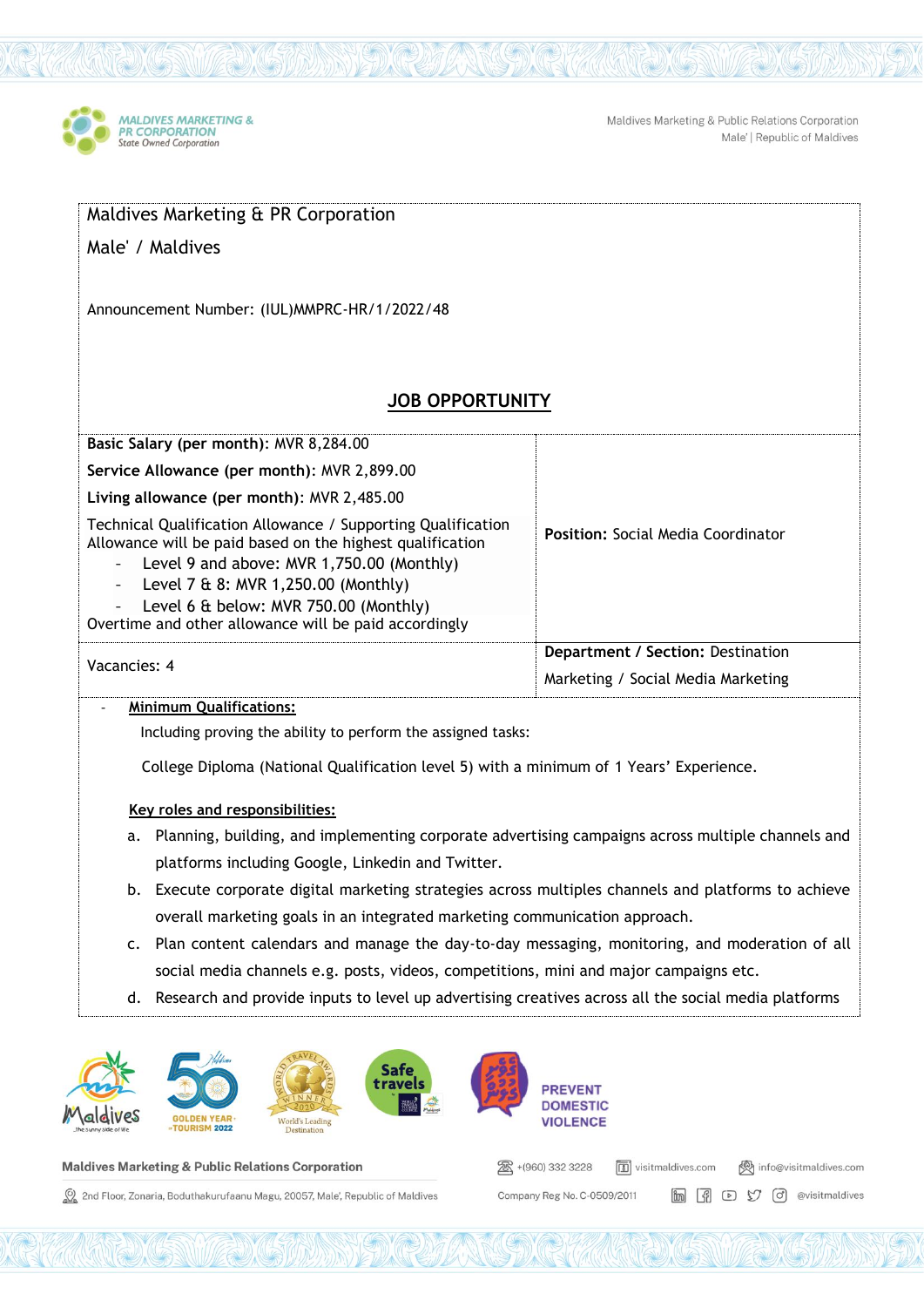- e. Supporting the development and delivery of corporate marketing activities that contribute to the marketing fairs, roadshows etc.
- f. Utilize tracking and analytics tools such as ad dashboards to measure campaign performance and to report insights to the management.
- g. Brainstorm and brief visual and copy ideas with other team members of the creative team
- h. Track performance of social media campaigns, content, and overall health of social handles with regular reporting on metrics such as follower's growth, reach, engagement, profile visits, web traffic, conversion, etc.
- i. Partner with social platforms to identify new opportunities and develop innovative activations.
- j. Collaborate with cross-functional teams and assist with projects like advertisements, marketing materials, product launches, etc.
- k. Constantly on the lookout for new developments and figuring out how to bring them into the company's marketing ecosystem.
- l. Following growth methodology, prioritize the most impactful ideas from your research, execute fast and present insights to the team.
- m. Execute platform marketing campaigns using solutions to boost campaign performance.
- n. Execute customer acquisition strategies through demand generation and remarketing campaigns utilizing search, paid social, video, and mobile advertising.
- o. Carryout all other tasks of the section assigned by the supervisor.
- p. Participate in the activities/events organized by the Corporation *.*

## **3. Deadline for Application Submission:**

Interested candidates please email your application to [jobs@visitmaldives.com](mailto:jobs@visitmaldives.com) **on or before 08th June 2022 (Thursday), 1400hrs.**

- **4. Compulsory documents required**
- a. Duly completed job application form
- b. CV of applicant with contact information (reference contact details with contact number).
- c. Copy of national identity card
- d. Reference letters

**MALDIVES MARKETING &** 

R CORPORATION

State Owned Corporation

- e. Attested copies of educational certificates/ transcripts (certificates from abroad shall be accredited from MQA attested transcript)
- f. Valid Police Report



```
Maldives Marketing & Public Relations Corporation
```
2nd Floor, Zonaria, Boduthakurufaanu Magu, 20057, Male', Republic of Maldives

| 28 +(960) 332 3228          | visitmaldives.com |  |  | @ info@visitmaldives.com    |
|-----------------------------|-------------------|--|--|-----------------------------|
| Company Reg No. C-0509/2011 |                   |  |  | im 6 0 5 (d) @visitmaldives |